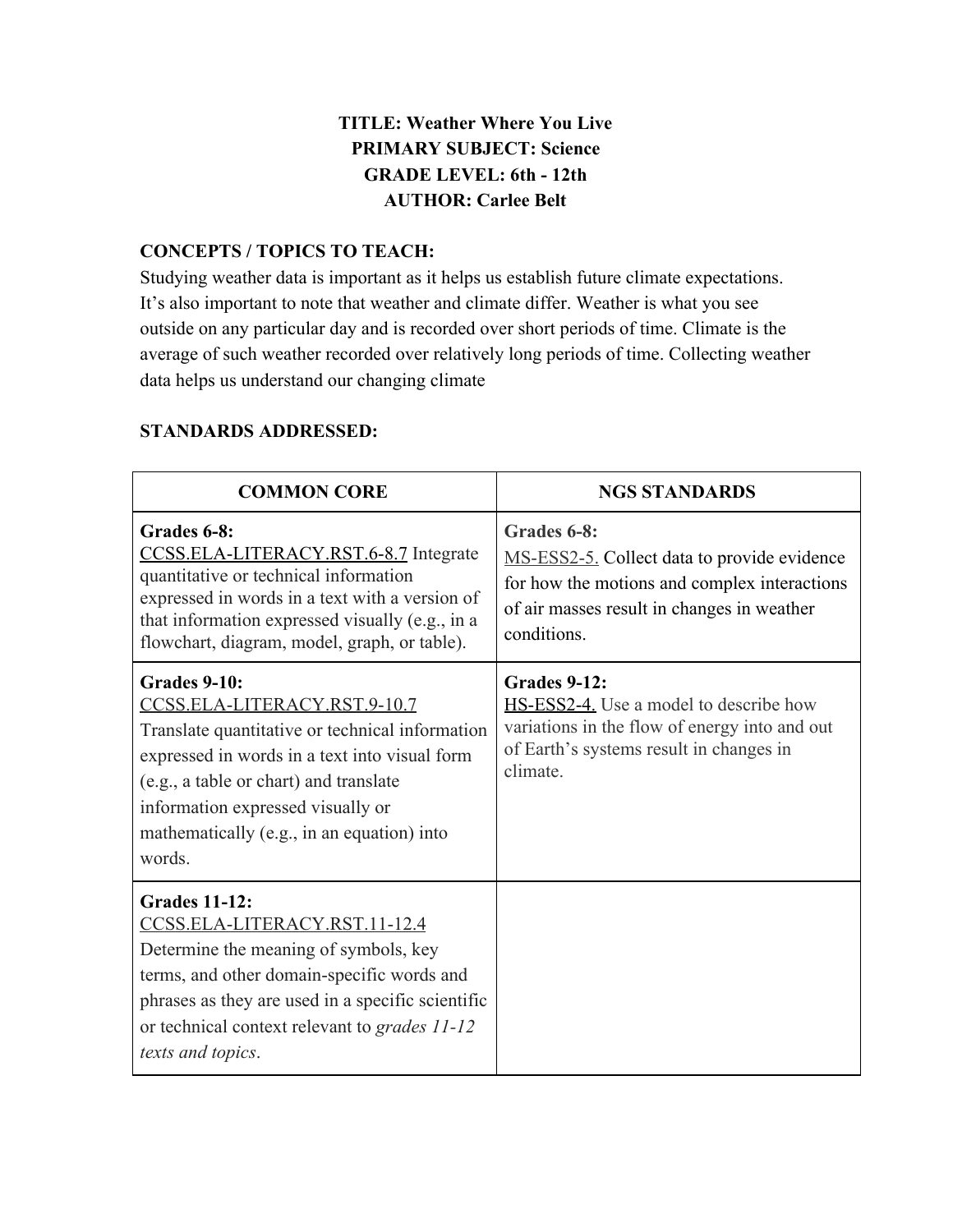# **General Goal(s):**

Have students differentiate between weather and climate and acquaint them with ways to accurately record weather patterns over a week's time.

# **Specific Objectives:**

This activity will familiarize students with data collecting and graphing techniques. Students will engage in group work, utilize investigative research skills, and present data to the class to be compared.

# **Required Materials:**

- Access to computer or tablet
- Daily weather data chart (provided)
- [Weather.com](https://weather.com/)

# **Anticipatory Set (Lead in):**

- Q: Ask students to tell you about today's weather.
- A: Answers will vary
- Q: Ask students to tell you what they think about when describing the daily weather
- A: Answers should involve things like daily temperatures, clouds (cloud cover), rain/snow (precipitation), wind, ect.
- Q: Ask students to consider how the climate is studied.
- A: Answers should include things like studying the weather and recording data.
- RESOLVE: Weather and climate are different. Weather is short term, recorded daily, and what you see outside on any given day. Climate is the average of daily weather recorded and studied over long periods of time.

# **ACTIVITY**

Students, in small teams, will choose three towns from different areas of their home state and collect daily weather data over the course of one week (Monday-Sunday). Students will record daily high and low temperatures, precipitation (or % chance precipitation), cloud cover, wind speed/direction, and pressure. The activity instructions and chart handout provided can be printed so students are able to easily record daily observations (each group will need 3). After students have collected all data they will graph each category recorded over the week. A bar or line graph is suggested but teachers may use discretion to decide the type of graph would be best for their students. Each team will create a graph for temperature, precipitation, wind, could cover, and pressure. Each graph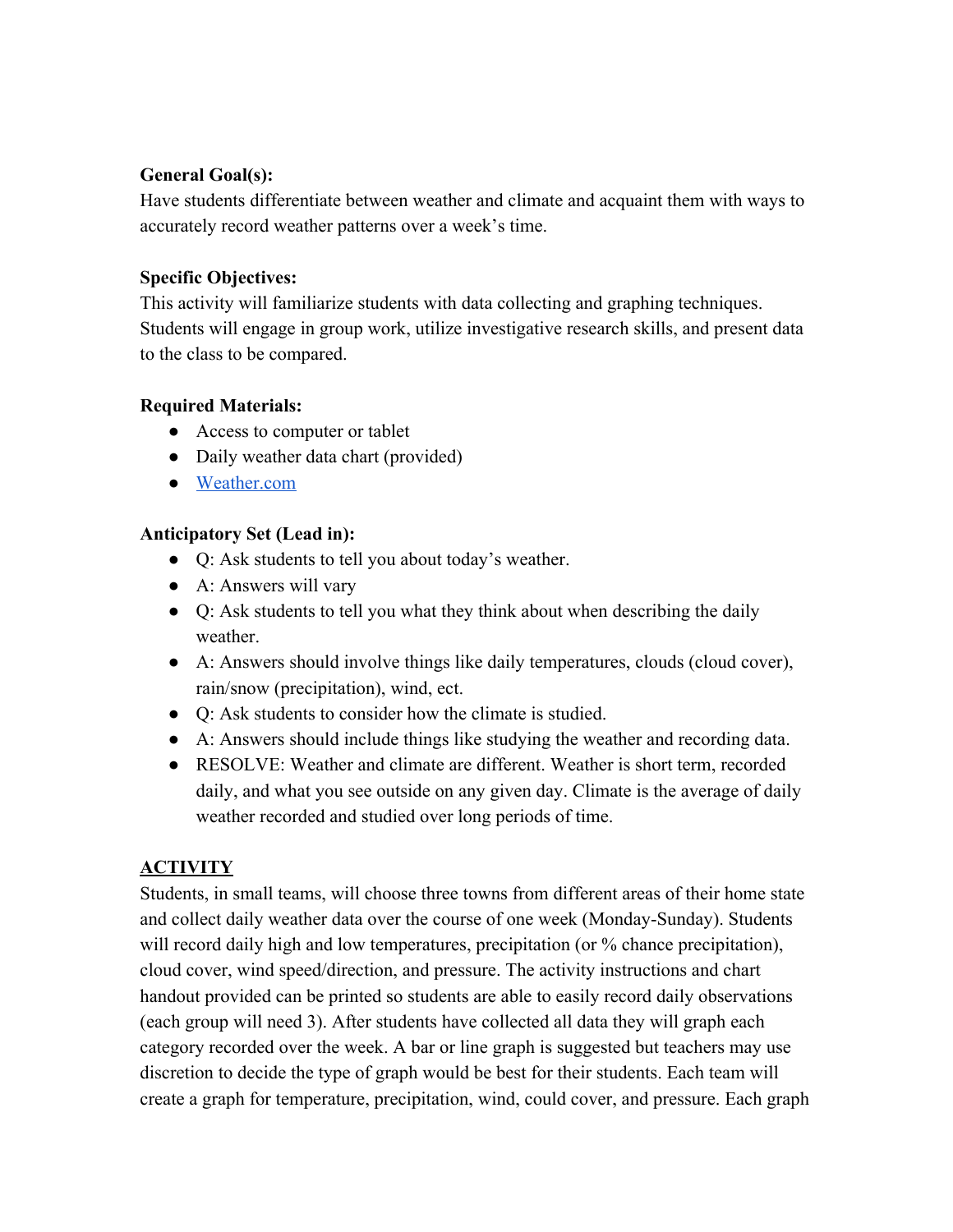should include Monday-Friday and and all three towns, this will help acquaint students with multiple levels of data represented on one graph.

Note: Weather.com is the recommended site students can use to collect data but if using other sources, instruct students to remain consistent with where they collect their data.

### **WRAP UP**

- Compare the weather data recorded across the state and discuss how each group chose to record their daily data
- Discuss possible discrepancies that could have affected the data (ex: inconsistencies of where data was collected, if data was recorded at the beginning of the day versus the end of the day, ect.)
- Recap the difference between weather and climate

# **GLOSSARY OF LESSON TERMS**

- Weather- the state of the atmosphere with respect to wind, temperature, cloudiness, moisture, pressure, etc.
- Climate- the composite or generally prevailing weather conditions of a region, as temperature, air pressure, humidity, precipitation, sunshine, cloudiness, and winds, throughout the year, averaged over a series of years.
- Precipitation- the amount of rain, snow, hail, etc., that has fallen at a given place within a given period, usually expressed in inches or centimeters of water.
- Atmospheric pressure- the force with which our atmosphere pushes down on a specific location on Earth.
- Barometer- the instrument that measures atmospheric pressure

#### **Plan for Independent Practice:**

- Ask students to research statewide averages from 20 years ago and write about how it compares to the collected class data
- Encourage students to think about why they experience the average weather they do in terms of their state's geographic location
- Ask students to do additional reading from suggested reading section and write a reflection about what they read

#### **Suggested Reading:**

Weather for kids: **<http://weatherforkids.org/>**

National Weather Service: **<https://www.weather.gov/cae/justforkids.html>**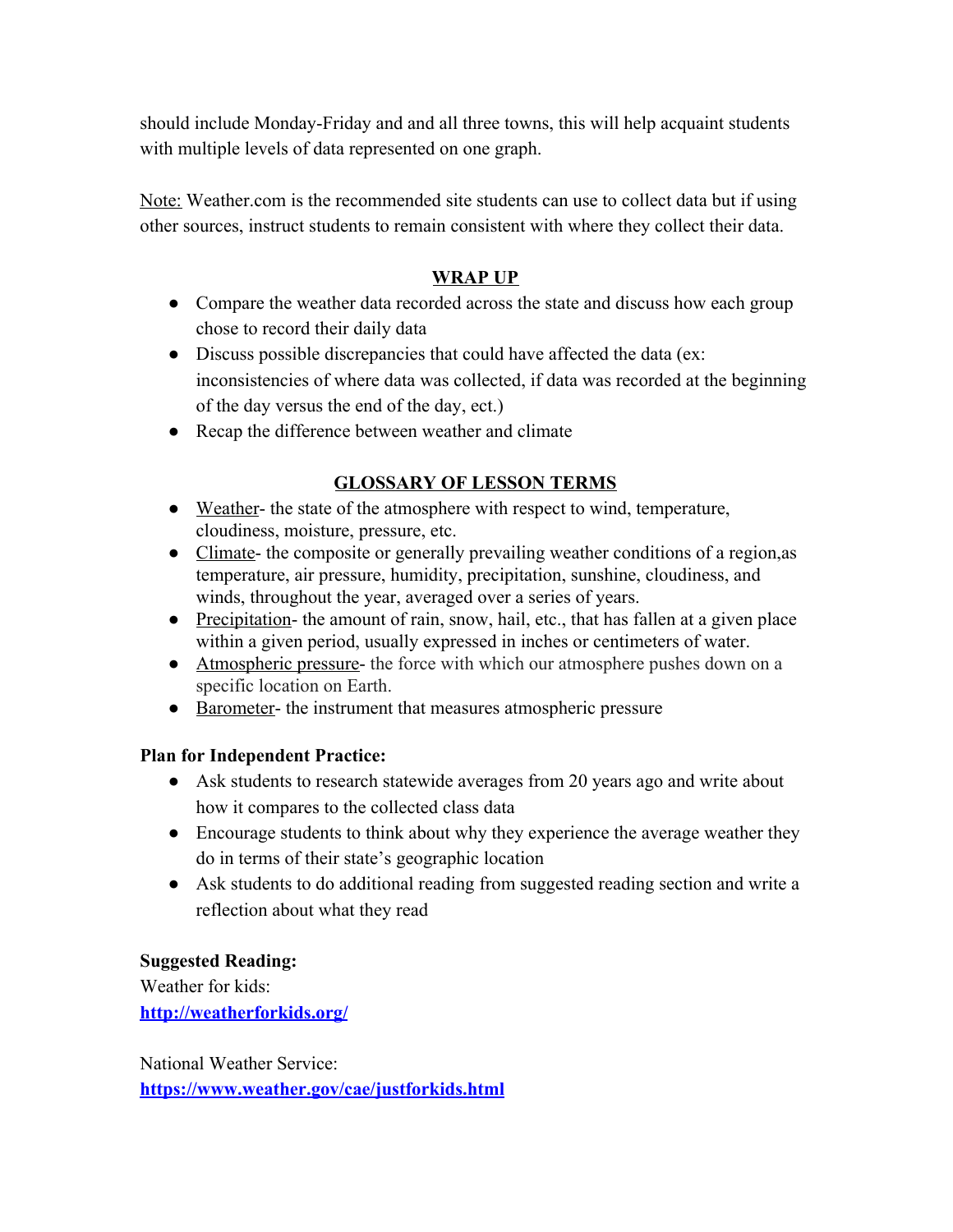#### **Potential Connections to Other Subjects:**

Geography: physical features, earth's atmosphere, human activity Language: vocabulary development, scientific writing, literacy Meteorology: atmospheric effects on weather

# **ASSIGNMENT OUTLINE**

**WEATHER DESCRIPTION:** Here is where you will write general notes about today's weather including the date and the description of the weather (foggy, snowy, sunny, showers, storms, ect)

**HIGH/LOW TEMPS:** Write today's high and low recorded temperatures

**PRECIPITATION**: Precipitation moves moisture from the upper levels of the atmosphere to the lower levels and the surface, usually as rain or snow. If the average amounts of precipitation that fall changes the 30 year average either wetter or drier, that is a part of climate change. On the chart: record how many inches in rain or snow, if no rain or snow on this day record % chance of precipitation.

**WIND:** Without wind, weather would not exist. Wind allows water vapor and temperature variations to be moved from one area of the globe to another, creating weather variations within specific climate zones. On the chart: You will be recording wind speed and direction. Ex: "NW 22 mph" or "S 5mph"

**CLOUD COVER**: If skies are clear, more heat reaches the earth's surface, if it is cloudy some of the sun's rays are reflected off the cloud droplets back into space allowing less of the sun's energy to reach the earth's surface, which causes the earth to heat up more slowly. This leads to cooler temperatures. On the chart: write if it is cloudy, partly cloudy, or sunny

**PRESSURE:** A high pressure system is a dense air mass that is usually cooler and drier than the surrounding air. A low pressure system is a less dense air mass that is usually wetter and warmer than the surrounding air. On the chart: write daily pressure which will be represented as a number and an up or down arrow Ex: 30.2 in ↓ represents "Barometric pressure is 30.2 inches and falling," (Falling air pressure indicates that bad weather is coming, while rising air pressure indicates good weather.)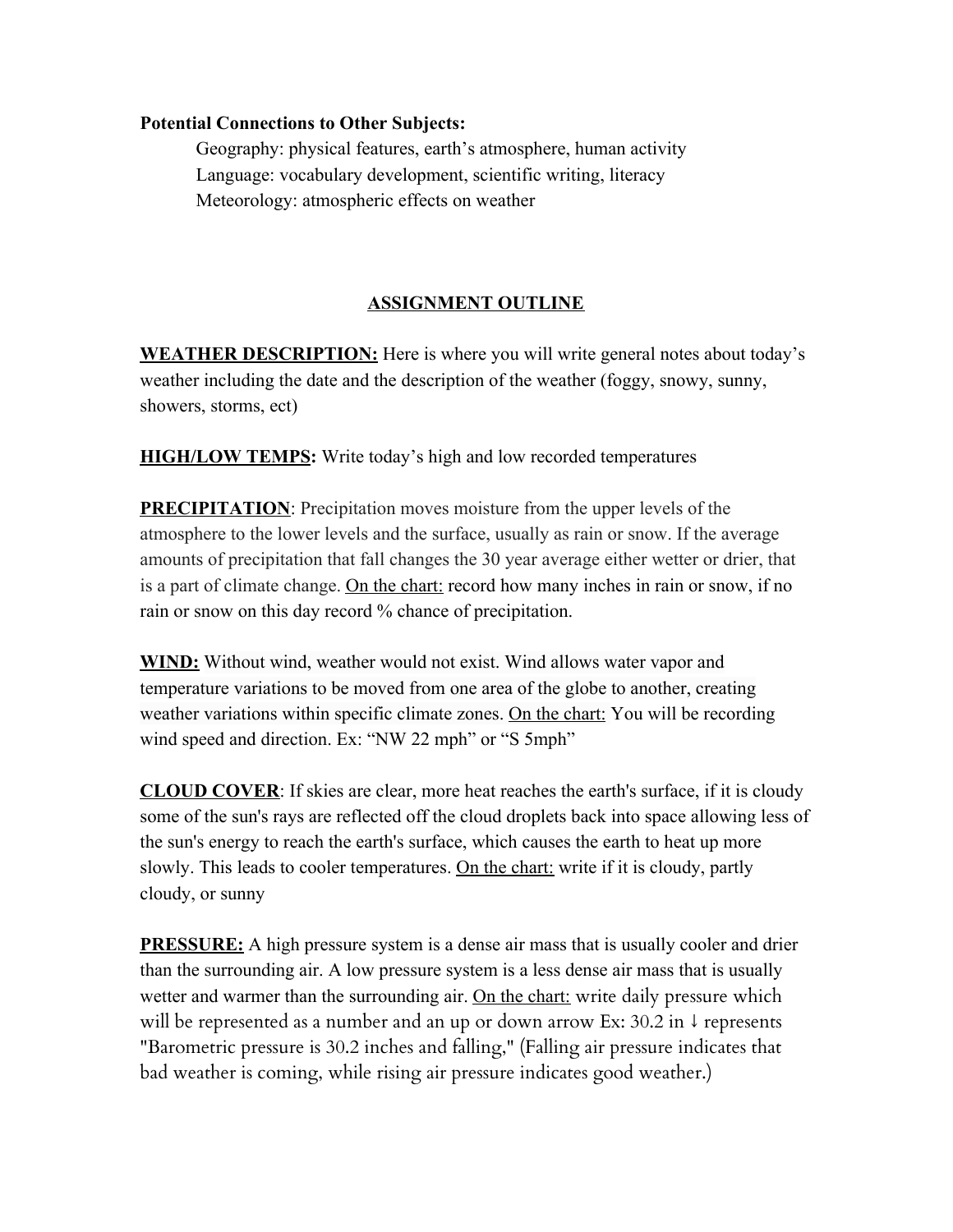Name: Town observing:

# Daily Weather Observation Data

|                                     | <b>Monday</b> | <b>Tuesday</b> | Wednesday | <b>Thursday</b> | <b>Friday</b> | <b>Saturday</b> | <b>Sunday</b> |
|-------------------------------------|---------------|----------------|-----------|-----------------|---------------|-----------------|---------------|
| Date and<br>weather<br>description: |               |                |           |                 |               |                 |               |
|                                     |               |                |           |                 |               |                 |               |
| High/Low<br>Temp:                   |               |                |           |                 |               |                 |               |
| Precipitation %<br>(rain/snow):     |               |                |           |                 |               |                 |               |
| Wind<br>Speed/direction:            |               |                |           |                 |               |                 |               |